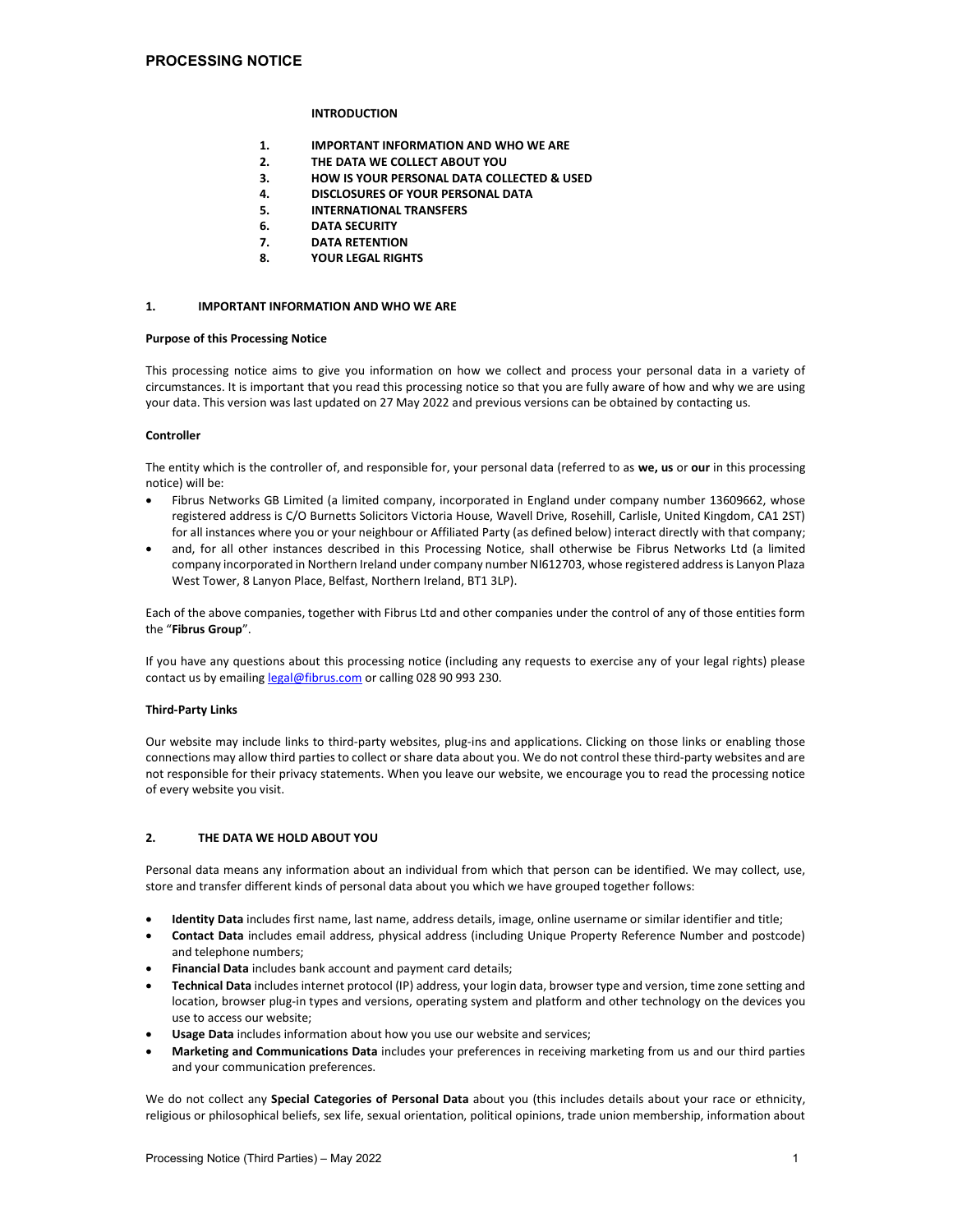## PROCESSING NOTICE

your health and genetic and biometric data) through use of the website or when otherwise dealing with or concerning you. Nor do we collect any information about criminal convictions and offences.

## If you fail to provide personal data

Where we need to collect personal data by law, or under the terms of a contract we have with you and you fail to provide that data when requested, we may not be able to perform the contract we have or are trying to enter into with you (for example, to provide you with services). In this case, we may have to cancel a service you have with us but we will notify you if this is the case at the time.

#### Your Duty to Inform us of Changes

It is important that the personal data we hold about you is accurate and current. Please keep us informed if your personal data changes during your relationship with us.

## 3. HOW IS YOUR PERSONAL DATA COLLECTED & USED?

We use different methods to collect personal data from and about you. The ways we collect it, what we collect and how and why we use that personal data is set out below:

| <b>Personal Data Type</b>                                                                                                                                              | <b>Collection Method</b>                                                                                                                                                                                                                                                                                         | <b>Basis of Use</b>                                                                                                                                                    | <b>Purpose</b>                                                                                                                                                                                                                                                                                                                                                                                            |  |  |  |  |  |
|------------------------------------------------------------------------------------------------------------------------------------------------------------------------|------------------------------------------------------------------------------------------------------------------------------------------------------------------------------------------------------------------------------------------------------------------------------------------------------------------|------------------------------------------------------------------------------------------------------------------------------------------------------------------------|-----------------------------------------------------------------------------------------------------------------------------------------------------------------------------------------------------------------------------------------------------------------------------------------------------------------------------------------------------------------------------------------------------------|--|--|--|--|--|
| Preliminary contact regarding entering into a contract with a party you are affiliated or related to                                                                   |                                                                                                                                                                                                                                                                                                                  |                                                                                                                                                                        |                                                                                                                                                                                                                                                                                                                                                                                                           |  |  |  |  |  |
| <b>Identity Data</b><br>٠<br><b>Contact Data</b><br>$\bullet$                                                                                                          | Interactions instigated<br>$\bullet$<br>by you (including<br>through social media,<br>our website and our<br>Support telephone lines)<br>Data capture forms<br>$\bullet$<br>Through entering<br>$\bullet$<br>competitions and<br>promotions                                                                      | $\bullet$<br>Consent<br>$\bullet$<br>Contract<br>Legitimate<br>$\bullet$<br>Interests (to run<br>our company)                                                          | To contact you and dealing<br>$\bullet$<br>with your queries<br>To register a party with which<br>$\bullet$<br>you are affiliated (such as<br>your employer) (Affiliated<br>Party) as a customer or<br>supplier<br>To analyse and improve user<br>relationships and interactions                                                                                                                          |  |  |  |  |  |
| <b>Identity Data</b><br>Contact Data                                                                                                                                   | Your neighbour or<br>$\bullet$<br>someone in your vicinity                                                                                                                                                                                                                                                       | Legitimate<br>$\bullet$<br>Interests (to run<br>our company)                                                                                                           | To contact you in connection<br>$\bullet$<br>with work being carried out in<br>the vicinity of your home and<br>dealing with your queries                                                                                                                                                                                                                                                                 |  |  |  |  |  |
|                                                                                                                                                                        |                                                                                                                                                                                                                                                                                                                  | Entering into, and managing, our contract and relationship                                                                                                             |                                                                                                                                                                                                                                                                                                                                                                                                           |  |  |  |  |  |
| <b>Identity Data</b><br>٠<br><b>Contact Data</b><br>٠<br>Usage Data<br>$\bullet$<br><b>Financial Data</b><br>٠<br>Marketing and<br>$\bullet$<br>Communications<br>Data | Interactions instigated<br>$\bullet$<br>by you or the Affiliated<br>Party (including through<br>social media)<br>Data capture forms<br>٠<br>From third parties like<br>$\bullet$<br>social media companies,<br>advertising networks,<br>electronic payment<br>providers, data<br>aggregators or your<br>employer | Consent<br>$\bullet$<br>$\bullet$<br>Contract<br>Legitimate Interests<br>$\bullet$<br>(to run our<br>company or deliver<br>services to you or<br>the Affiliated Party) | To deliver goods and services<br>to the Affiliated Party, or<br>receive goods and services<br>from you or the Affiliated<br>Party<br>To communicate with you<br>$\bullet$<br>regarding any matters you<br>bring to our attention or ask<br>about (including through<br>social media)<br>To manage our relationship<br>with you or the Affiliated<br>Party<br>To occasionally provide<br>marketing content |  |  |  |  |  |
| <b>Identity Data</b><br>٠                                                                                                                                              | From you or the<br>$\bullet$<br><b>Affiliated Party</b>                                                                                                                                                                                                                                                          | $\bullet$<br>Legitimate Interest<br>(to manage a<br>contract with our<br>customer)                                                                                     | To get our install partners to<br>$\bullet$<br>contact you to arrange our<br>installation<br>To deal with complaints<br>$\bullet$<br>To provide notification of<br>$\bullet$<br>works in your area                                                                                                                                                                                                        |  |  |  |  |  |
| <b>Identity Data</b><br>Contact Data<br><b>Financial Data</b>                                                                                                          | From a person who has<br>$\bullet$<br>requested that we allow                                                                                                                                                                                                                                                    | $\bullet$<br>Legitimate Interest<br>(to manage a                                                                                                                       | To enable you to manage (as a<br>$\bullet$<br>third party) the billing<br>arrangements of a Fibrus                                                                                                                                                                                                                                                                                                        |  |  |  |  |  |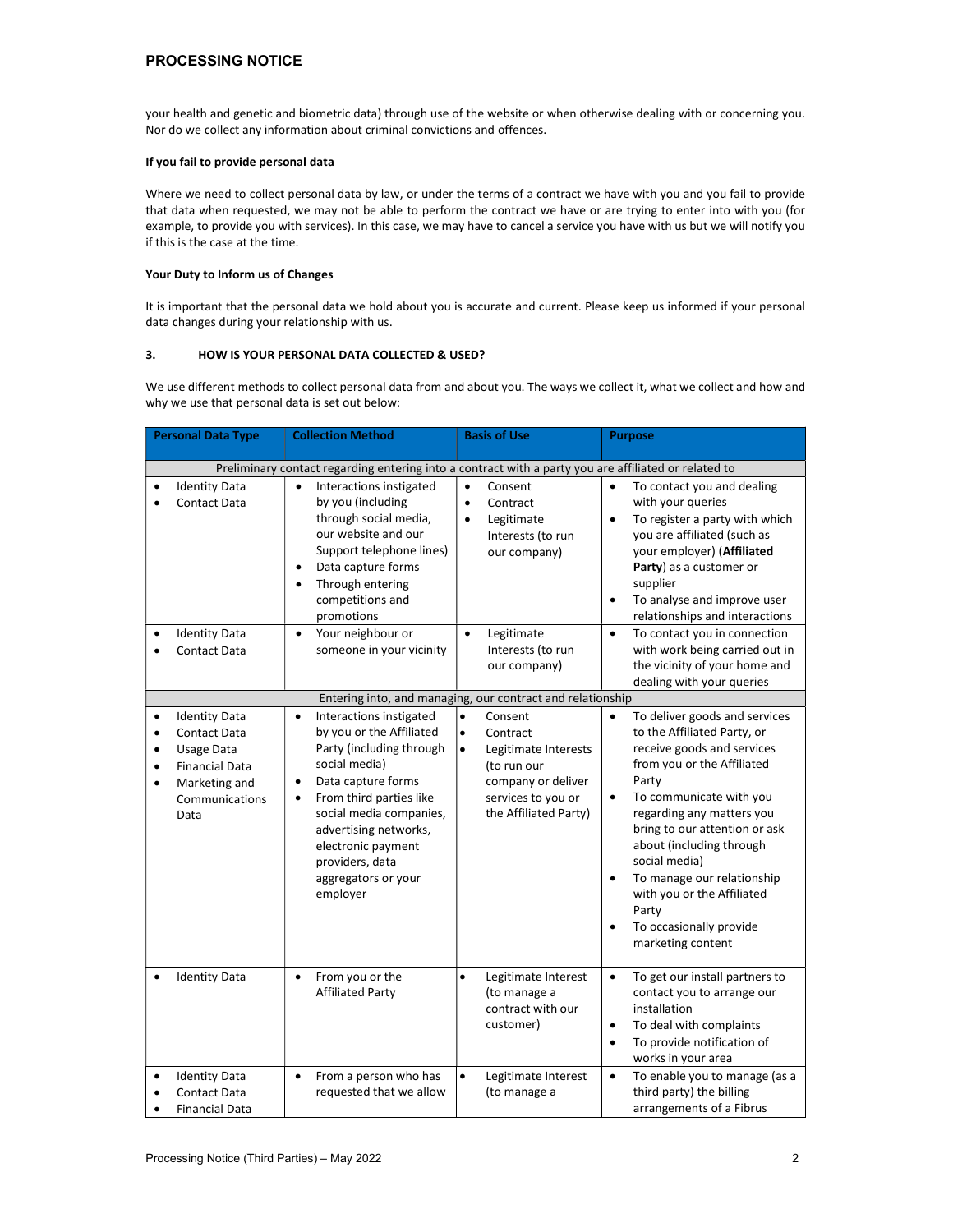# PROCESSING NOTICE

|                                                       |                                                                                                                                         | someone else to pay on<br>their behalf                                                                                                                              | contract with our<br>customer)                                                                                                                                                                          |                                                            | customer who has requested<br>that you be permitted to do<br>this                                                                                                                                                                                                                                                                                                                                                                                                                                                                                                                                                                                                                                                                                                                                            |  |  |  |
|-------------------------------------------------------|-----------------------------------------------------------------------------------------------------------------------------------------|---------------------------------------------------------------------------------------------------------------------------------------------------------------------|---------------------------------------------------------------------------------------------------------------------------------------------------------------------------------------------------------|------------------------------------------------------------|--------------------------------------------------------------------------------------------------------------------------------------------------------------------------------------------------------------------------------------------------------------------------------------------------------------------------------------------------------------------------------------------------------------------------------------------------------------------------------------------------------------------------------------------------------------------------------------------------------------------------------------------------------------------------------------------------------------------------------------------------------------------------------------------------------------|--|--|--|
|                                                       | <b>Prize Competitions</b>                                                                                                               |                                                                                                                                                                     |                                                                                                                                                                                                         |                                                            |                                                                                                                                                                                                                                                                                                                                                                                                                                                                                                                                                                                                                                                                                                                                                                                                              |  |  |  |
| $\bullet$<br>٠<br>$\bullet$<br>$\bullet$<br>$\bullet$ | Identity Data (and<br>age)<br>Contact Data<br><b>Technical Data</b><br><b>Financial Data</b><br>Marketing and<br>Communications<br>Data | Participating in prize<br>$\bullet$<br>competitions (including<br>through social media)<br>Interaction with<br>$\bullet$<br>websites<br>use of cookies<br>$\bullet$ | $\bullet$<br>Legitimate<br>interests (to<br>administer prize<br>competitions in<br>connection with<br>our services)<br>Technical information and cookies                                                | $\bullet$<br>$\bullet$<br>$\bullet$                        | To administer prize<br>competitions (including<br>dealing with any<br>correspondence, complaints<br>and prize givings)<br>To publish the name of the<br>winner where required<br>As otherwise described in our<br>Cookie Policy                                                                                                                                                                                                                                                                                                                                                                                                                                                                                                                                                                              |  |  |  |
| $\bullet$                                             | <b>Technical Data</b>                                                                                                                   | Interaction with<br>$\bullet$                                                                                                                                       | Legitimate<br>$\bullet$                                                                                                                                                                                 | $\bullet$                                                  | To permit access to our Site                                                                                                                                                                                                                                                                                                                                                                                                                                                                                                                                                                                                                                                                                                                                                                                 |  |  |  |
|                                                       | Usage Data                                                                                                                              | websites<br>use of cookies<br>$\bullet$                                                                                                                             | interests (to<br>administer our IT<br>systems)<br>Legitimate<br>$\bullet$<br>interests (to place<br>cookies in<br>accordance with<br>our cookie policy,<br>where consent is<br>not required)<br>Consent | $\bullet$<br>$\bullet$                                     | To keep our online avenues<br>working, up to date and<br>effective<br>To administer and protect our<br>business and our website<br>(including troubleshooting,<br>data analysis, testing, system<br>maintenance, support,<br>reporting and hosting of data)<br>As otherwise described in our<br>Cookie Policy                                                                                                                                                                                                                                                                                                                                                                                                                                                                                                |  |  |  |
|                                                       |                                                                                                                                         |                                                                                                                                                                     | If you visit any site we control                                                                                                                                                                        |                                                            |                                                                                                                                                                                                                                                                                                                                                                                                                                                                                                                                                                                                                                                                                                                                                                                                              |  |  |  |
| $\bullet$                                             | <b>Identity Data</b>                                                                                                                    | <b>CCTV</b><br>$\bullet$                                                                                                                                            | Legitimate Interests<br>(for security, health<br>and safety and in<br>connection with<br>legal claims and<br>disputes)                                                                                  | $\bullet$<br>٠<br>$\bullet$<br>٠<br>$\bullet$<br>$\bullet$ | To prevent crime and protect<br>buildings and assets from<br>damage, disruption, vandalism<br>and other crime;<br>For the personal safety of our<br>and our clients' staff and<br>visitors and other members of<br>the public and to act as a<br>deterrent against crime;<br>To support law enforcement<br>bodies in the prevention,<br>detection and prosecution of<br>crime;<br>To assist in day-to-day<br>management, including<br>ensuring the health and safety<br>of staff and others and<br>detecting any non or poor<br>performance of job duties;<br>To assist in the effective<br>resolution of disputes which<br>arise in the course of<br>disciplinary or grievance<br>proceedings; and<br>To assist in the defence of any<br>civil litigation, including<br>employment tribunal<br>proceedings. |  |  |  |
|                                                       |                                                                                                                                         |                                                                                                                                                                     | Ancillary processing                                                                                                                                                                                    |                                                            |                                                                                                                                                                                                                                                                                                                                                                                                                                                                                                                                                                                                                                                                                                                                                                                                              |  |  |  |
|                                                       | any of the above                                                                                                                        | as above<br>$\bullet$                                                                                                                                               | $\bullet$<br>Legitimate<br>interests (to<br>protect and run our<br>company)                                                                                                                             | $\bullet$                                                  | To anonymise and aggregate<br>so that your information is no<br>longer personal data and can<br>be used outside as described<br>in this Processing Notice                                                                                                                                                                                                                                                                                                                                                                                                                                                                                                                                                                                                                                                    |  |  |  |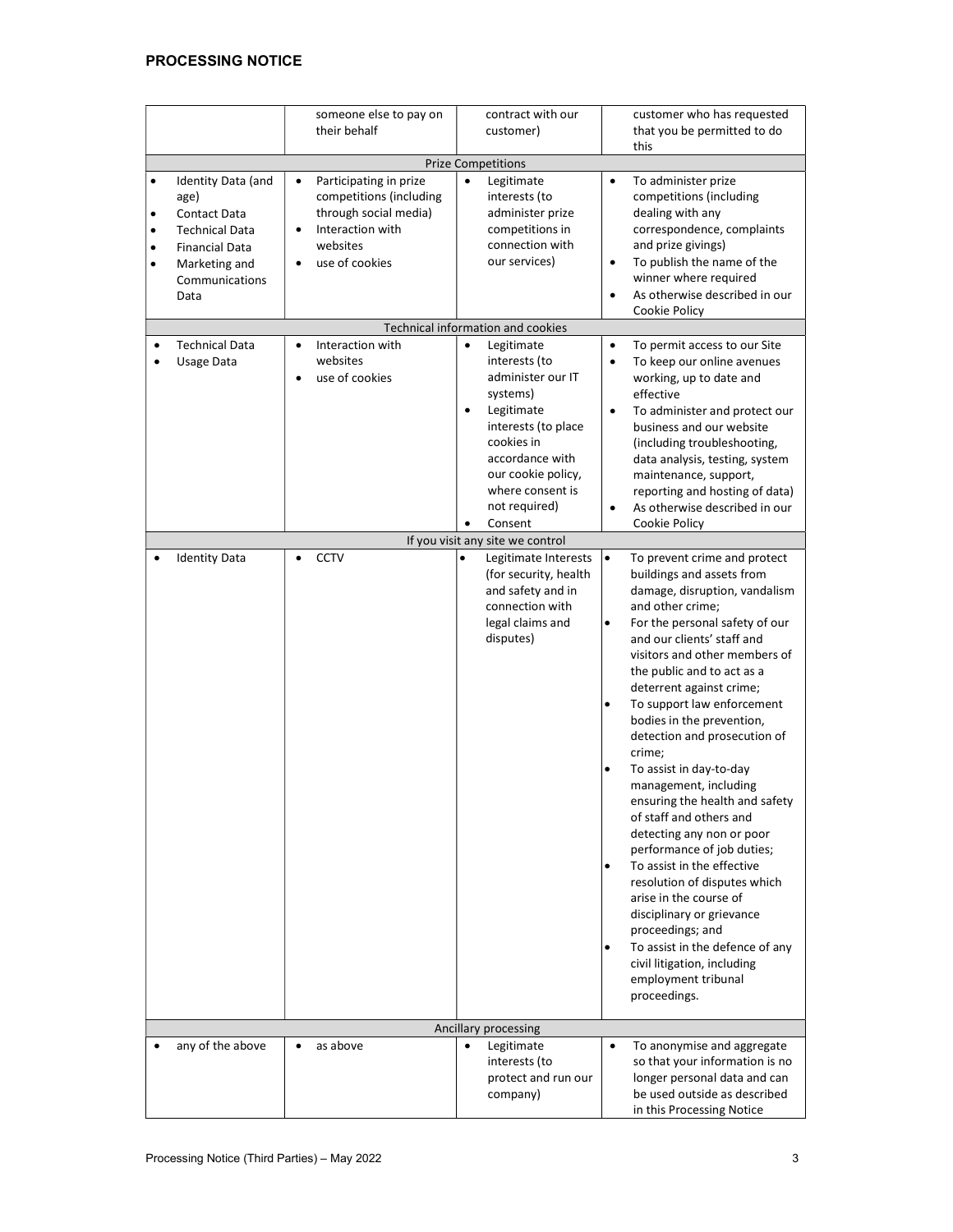| law, identity verification<br>requirements and preparing<br>company accounts) and<br>disputes |  |  | Compliance with<br>C<br>law | Ancillary purposes, such as<br>$\bullet$<br>back-ups and archiving<br>Dealing with legal obligations<br>(such as compliance with tax |
|-----------------------------------------------------------------------------------------------|--|--|-----------------------------|--------------------------------------------------------------------------------------------------------------------------------------|
|-----------------------------------------------------------------------------------------------|--|--|-----------------------------|--------------------------------------------------------------------------------------------------------------------------------------|

Please note that the above lists are non-exhaustive. We will generally only use your Personal Data for the purposes for which we collected it, unless permitted by law or we reasonably consider that we need to use it for another reason and that reason is compatible with the original purpose. If we need to use your Personal Data for an unrelated and incompatible purpose, we will notify you where necessary and we will explain the legal basis which allows us to do so. Please note that we may process your personal information without your knowledge or consent, in compliance with the above rules, where this is required or permitted by law. Where we rely on legitimate interest, you can contact us for more details on the consideration of these interests.

## NOTE:

Legitimate Interest can mean our interest or the interest of another party. We make sure we consider and balance any potential impact on you (both positive and negative) and your rights before we process your personal data for our legitimate interests. We do not use your personal data for activities where our interests are overridden by the impact on you (unless we have your consent or are otherwise required or permitted to by law).

#### Consent

Whenever we rely on your consent (as noted above), you have the right to revoke such consent at any time by emailing legal@fibrus.com. Unless another basis of use exists, we will collect your consent to use your personal data for our marketing and remarketing purposes generally by using tickboxes or where your actions clearly demonstrate your consent (such as by providing your contact details for a specified purpose).

#### Marketing

If you are a customer of ours, we may contact you from time to time by call or email to provide some information about our products or services. You can ask us or third parties to stop sending you marketing messages at any time by following the opt-out links on any marketing message sent to you or by contacting us, as appropriate, at any time. Where you opt out of receiving these marketing messages, this will not apply to personal data provided to us as a result of a service experience or other transactions.

We will get your express opt-in consent before we share your personal data with any company outside of our own for marketing unrelated to our company.

## 4. DISCLOSURES OF YOUR PERSONAL DATA

We may have to share your personal data with the parties (all established in the UK or EEA unless otherwise stated) set out below for the purposes set out in the table in paragraph 4 above:

- between members of the Fibrus Group and its owners;
- third parties to whom we may choose to sell, transfer, or merge parts of our business or our assets. Alternatively, we may seek to acquire other businesses or merge with them. If a change happens to our business, then the new owners may use your personal data in the same way as set out in this processing notice.
- HM Revenue & Customs, regulators and other authorities who require reporting of processing activities in certain circumstances;
- our funders and some customers in limited circumstances, including the UK Department for Digital, Culture, Media and Sport and Local Councils within Northern Ireland;
- professional advisers including lawyers, bankers, auditors and insurers based in the European Union or United Kingdom who provide consultancy, banking, legal, insurance and accounting services;
- our installation partners to provide your neighbour with, and manage, our services;
- service providers and our contractors (each of whom may have processors or sub-processors), including (as at the date noted above and who may be updated from time to time): review website providers (such as TrustPilot); our installation partners and wayleave agents (including Entegro; Charles Brand; Viberoptix; KN Circet; Holm Networks; electricity Worx; H&J Martin; Dalcour Maclaren); our IT suppliers and support partners (including B4B; Sysco Software Solutions; GoCardless); companies relevant to disputes (Lexis Nexis; Thompson Reuters; Diligent); companies relating to our fleet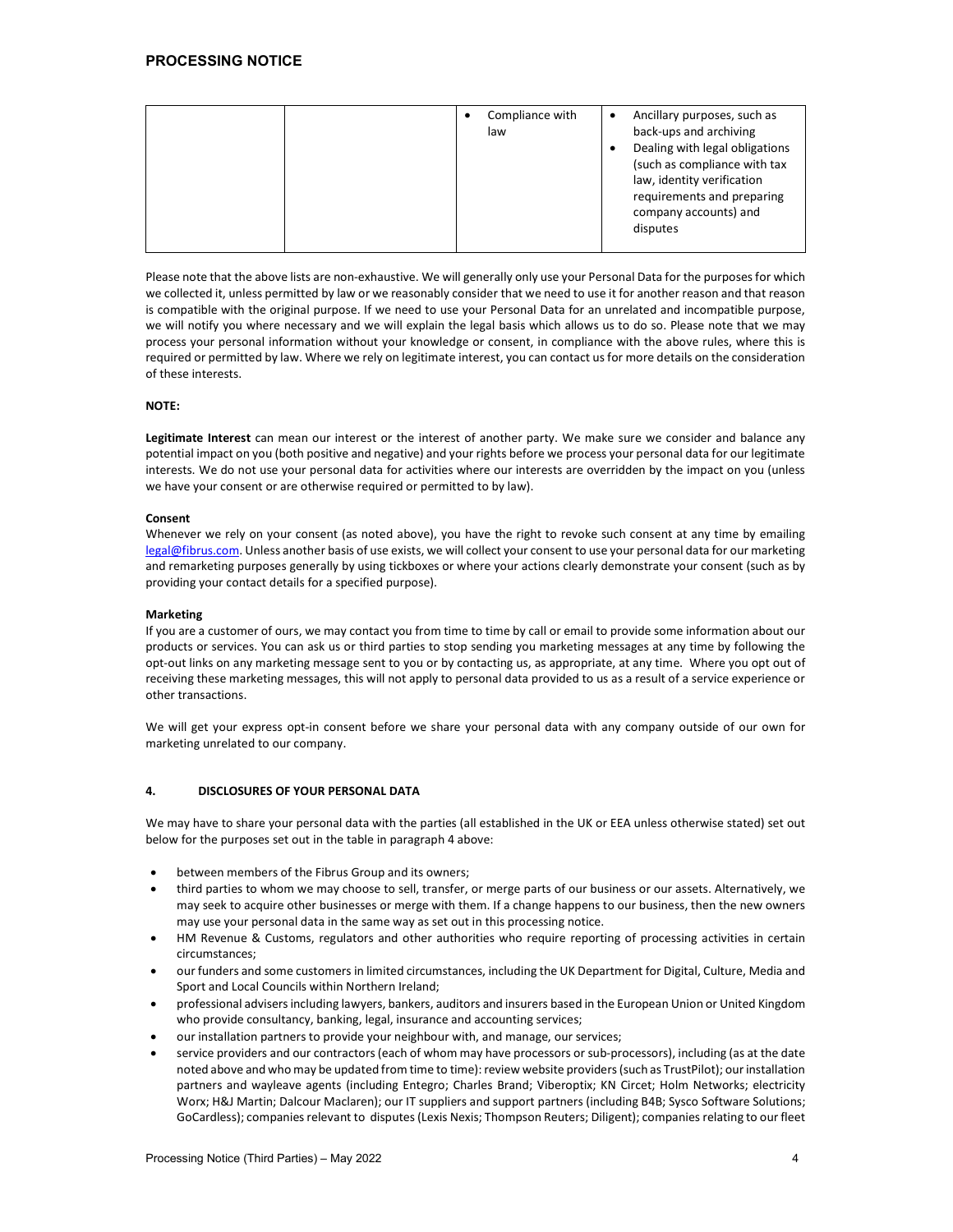management (Trackitt; Traction Finance; Agnews Leasing; Velocity; Amazon Business Account; Thrifty; Northgate); companies relating to our works notification and marketing (including: Johnston Printing; Forth Communications)

other parties where you ask us to share that data, or we ask you and you consent.

We require all third parties to respect the security of your personal data and to treat it in accordance with the law. We do not allow our third-party service providers to use your personal data for their own purposes and only permit them to process your personal data for specified purposes and in accordance with our instructions.

## 5. INTERNATIONAL TRANSFERS

We do not generally transfer your personal data outside the UK other than to the EEA.

Where we do make such transfers outside those jurisdictions, transfers to the following jurisdictions are permissible without any additional measures as each has been determined by the UK Government to be a jurisdiction of adequate protection (further details): the EEA; Andorra; Argentina; Faroe Islands; Guernsey; Isle of Man; Israel; Jersey; New Zealand; Switzerland; Uruguay, and (subject to some exemptions): Japan; and Canada.

Where recipients are based in other jurisdictions, we ensure that a similar degree of protection is enforced as is required within the UK by ensuring that the recipients use and are bound by standard contractual clauses which may be enforceable by you regarding data protection (as well applying appropriate additional security measures). Those standard clauses we use most often are the International Data Transfer Agreement as published by the UK ICO or the EU Standard Contractual Clauses.

Occasionally, we rely on other legislative exemptions to justify making international transfers. However, this is not done regularly.

## 6. DATA SECURITY

We have put in place appropriate security measures to prevent your personal data from being accidentally lost, used or accessed in an unauthorised way, altered or disclosed. We have also put in place procedures to deal with any suspected personal data breach and will notify you and any applicable regulator of a breach where we are legally required to do so. In addition, we limit access to your personal data to those employees, agents, contractors and other third parties who have a business need to know. They will only process your personal data on our instructions and they are subject to a duty of confidentiality. Please contact us if you would like more information regarding the security measures we use.

## 7. DATA RETENTION

We will only retain your personal data for as long as necessary to fulfil the purposes we collected it for, including for the purposes of satisfying any legal, accounting, or reporting requirements.

To determine the appropriate retention period for personal data, we consider the amount, nature, and sensitivity of the personal data, the potential risk of harm from unauthorised use or disclosure of your personal data, the purposes for which we process your personal data, how long a legal claim may be taken and whether we can achieve those purposes through other means, and the applicable legal requirements.

In some circumstances we may anonymise your personal data (so that it can no longer be associated with you) for other purposes, in which case we may use this information indefinitely without further notice to you.

## 8. YOUR LEGAL RIGHTS

Under certain circumstances, you have rights under data protection laws in relation to your personal data. You have the right to:

- Request access to your personal data (commonly known as a "data subject access request"). This enables you to receive a copy of the personal data we hold about you.
- Request correction of the personal data that we hold about you. This enables you to have any incomplete or inaccurate data we hold about you corrected, though we may need to verify the accuracy of the new data you provide to us.
- Request erasure of your personal data. This enables you to ask us to delete or remove personal data where there